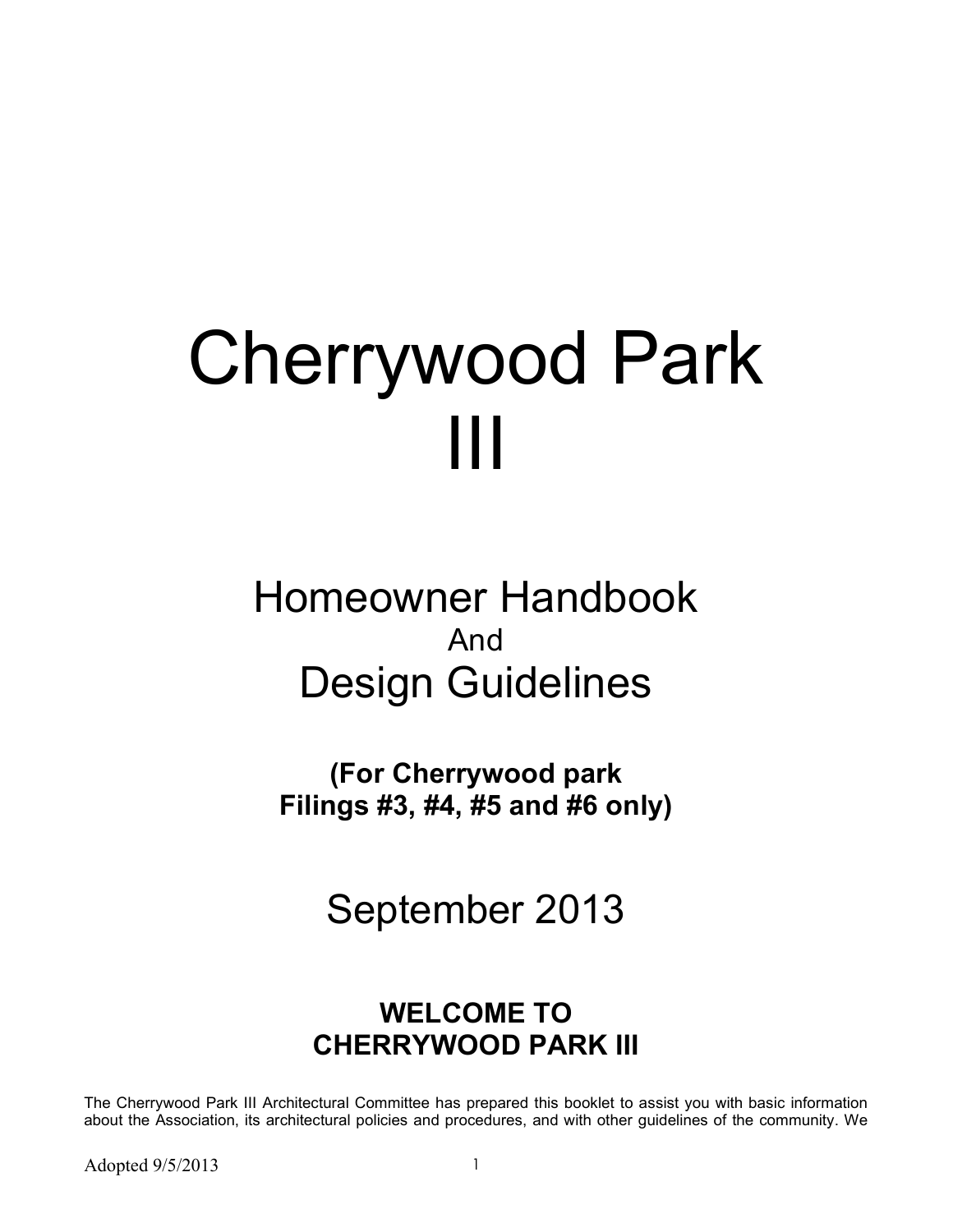hope you will find it helpful, and will refer to it when you have questions about covenant enforcement, are preparing request for the Architectural Review Committee, or need information about other association matters.

### Common Questions

The Cherrywood Park III Homeowners Association is a non-profit corporation organized under the laws of the State of Colorado. The Association is administered by a Board of Directors who has the responsibility for financial management, enforcement of covenants, and provision of certain service to members of the Association. The Board is normally assisted in these tasks by a professional association management firm.

Each person residing within Cherrywood Park Filings 3, 4, 5 and 6 are mandatory members of the Association with obligations to abide by the covenants and pay assessments. The members of the Association shall meet at least annually to elect Directors and to conduct other business as may come before the Association.

Any questions or concerns that need clarification should be directed to the management company. If they are unable to respond to you, they will forward the issue to the Association's Board of Directors or appropriate committee. The Association is governed by several documents:

- 1. Declaration of Covenants, Conditions, and Restrictions; (the "Declaration")
- 2. Bylaws;
- 3. Articles of Incorporation; and
- 4. This Homeowners Handbook

Please review these documents at your earliest convenience to be familiar with the obligations and requirements of members.

The Association is responsible for covenant enforcement within Cherrywood Park Filings 3, 4, 5, and 6 and maintenance of most perimeter greenbelts for these same filings. (PLEASE NOTE: Cherrywood Park Filing No. 2 is not part of this Association - those homes are included in other associations.) The assessments also provide for management fees, directors/officers liability insurance, newsletter publication, postage, and business supplies.

#### The Association is NOT responsible for the following:

- Snow removal on streets all streets within the community are public streets and City of Thornton is responsible for snow removal.
- No maintenance of any home or privately owned lot this is the responsibility of each owner.
- Curb-side trash collection is provided by the City of Thornton for a fee.
- Generally the Association has no authority to intervene in matters of civil law such as boundary or drainage disputes. In some cases, the Thornton Police Department or Code Enforcement Office may handle matters more effectively than the Association. Items of this nature might include roaming animals, abandoned vehicles, or persistent noise problems.

### Architectural Policies

A spirit of cooperation between the Architectural Review Committee (the "ARC") and the members of the Association will go far in creating a harmonious environment to benefit all homeowners. This will provide compatibility of improvements and protect your financial investment.

All exterior improvements you plan to make on your property MUST BE SUBMITTED to the Architectural Review Committee for review and decision, unless a specific "pre-approval" is listed in the following pages. The term "improvement" includes such items as landscaping, fencing, patios, decks, pools, hot tubs, play equipment, pet enclosures, deck covers, gazebos, storage facilities, room additions, cloths lines, solar panels, and exterior materials and colors. All reviews are made on their individual merit – approval or denial in one instance does not necessarily mean the same decision in a different set of circumstances.

Decisions of the ARC regarding your submittal will be mailed to you in written format and will be one of four responses:

- Approval
- Approval with conditions

Adopted  $9/5/2013$  2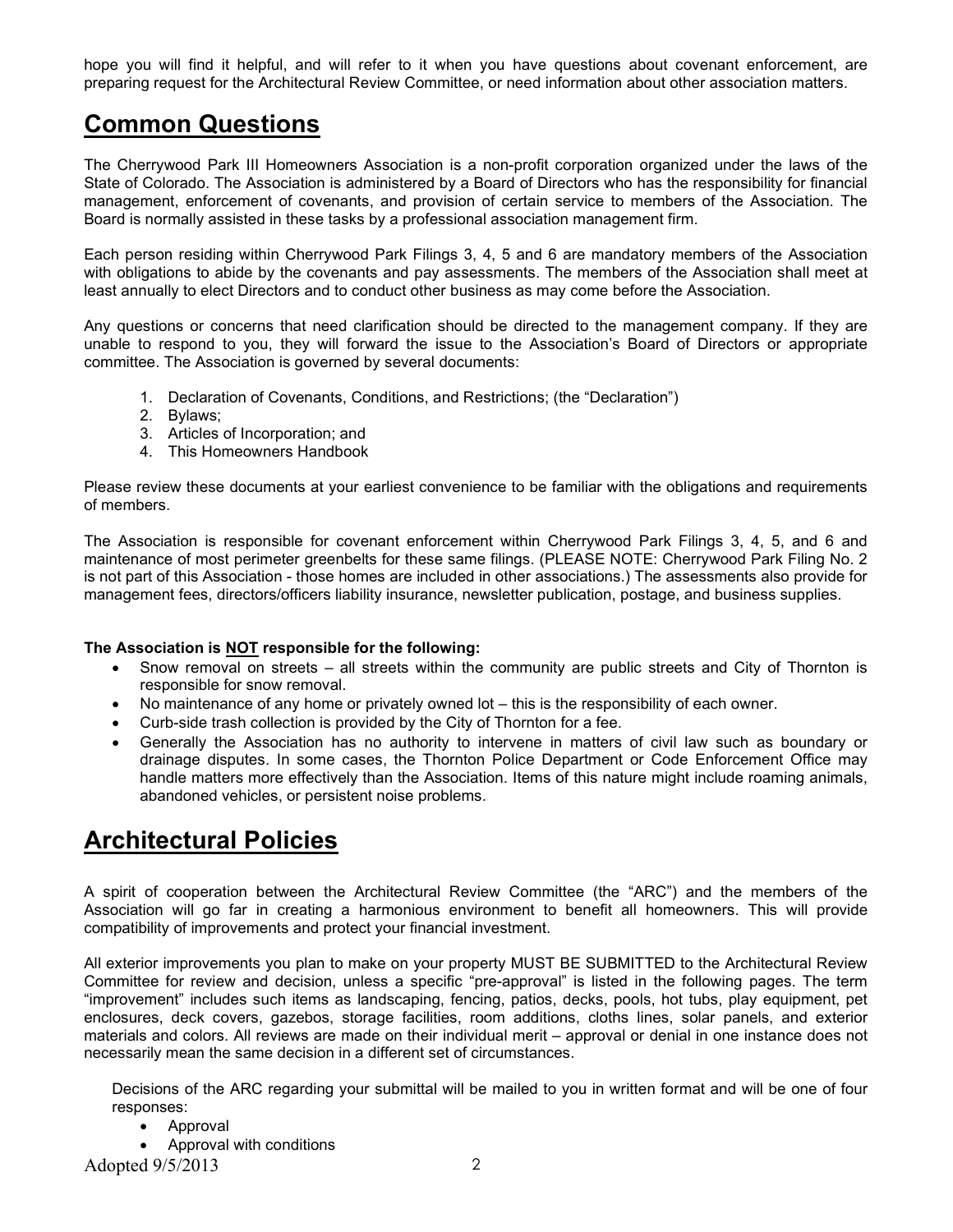- Request for additional information
- Denial

If you do not receive a written response within 60 days, the request is deemed DISAPPROVED. (Please note that no written response usually indicates that the request or the reply has been lost in the mail or misplaced. Please contact the Management Company to determine the status of the request.)

During the period of Special Declarant Rights, each Declarant (Richmond Home and Ryland Homes) has the right to appoint members of an Architectural Review Committee. Upon termination of the Special Declarant Rights, which will generally be when all homes within Cherrywood Park III are closed, the Board of Directors for the Association will appoint the members of the Architectural Review Committee. Your requests for approval of architectural changes are to be sent to the Management Company – the Management Company will forward them to ARC and track the responses.

PLEASE NOTE: On-site personnel, such as a sales person or construction supervisor, do not have authority to approve architectural request items – you must submit them to the ARC as specified below.

## Architectural Submittal Procedures

- 1. Please use the submittal form on the last page of this booklet to help you coordinate all information. Requests for approval should be mailed to the Management Company (address and fax numbers are on the submittal form and are listed above). The Management Company will forward requests to the Architectural Review Committee, track them through the process, and return written information to you regarding the Committee's decisions.
- 2. Plans and specifications must be detailed and include the following:
	- Plot plan showing the location of the improvement(s)
	- Landscaping description identify trees, shrubs, mulch areas, flower beds, vegetable plots, walkways, etc.
	- Height, width, length, materials description, and color samples for any structures or equipment
	- Paint samples must be at least 2" x 2"
	- Don't forget to include your name, your address and phone number (and a mailing address for you if different than that of the property)
- 3. PLAN AHEAD!! The ARC strives to respond to requests quickly, however, the Committee normally meets one per month at irregular intervals, and it may take up to 45 days for a response to be mailed to you.

If a request is denied, you may appeal the decision of the ARC to the Board of Directors by submitting a written request through the Management Company within 30 days of denial. The Board of Directors will then set a date for a hearing and notify you as to the time and place.

Any improvement installed without ARC approval is subject to removal at the owner's sole expense. The owner may also be subject to fines or other legal action.

# Design Guideline Summary

Following is an alphabetical list of improvements, "pre-approved" items for more commonly requested changes, and several items that are specifically prohibited. This is not intended to be an all-inclusive list of possible submittal items.

Any item not included must be submitted for approval.

#### BE SAFE! IF YOU HAVE ANY QUESTIONS, ASK FIRST!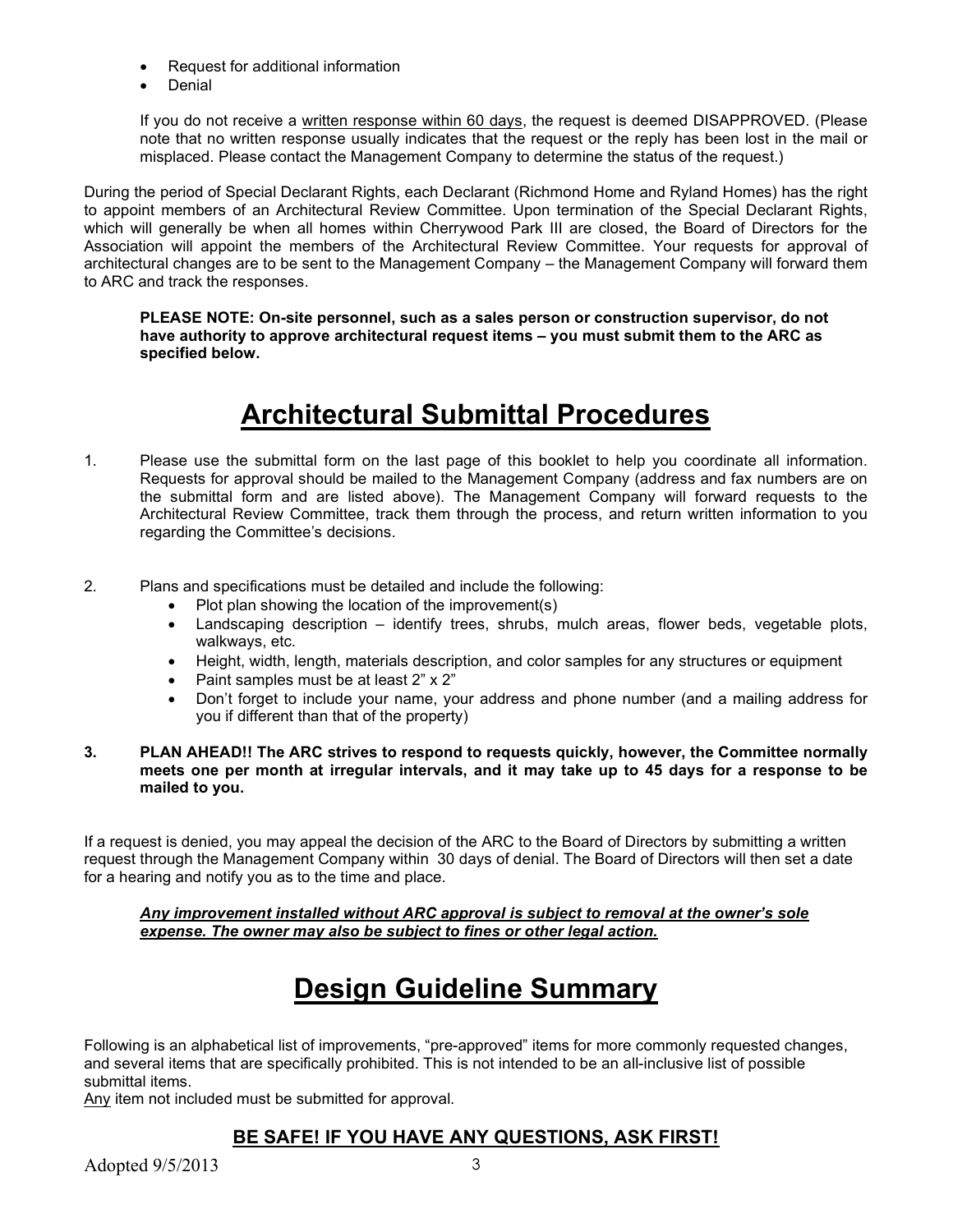| <b>Accessory Structure</b>      | Approval is required prior to installation.<br>All structures, such as gazebos, storage sheds, greenhouses, or<br>playsets, will be evaluated on their individual merit, use, location on lot,<br>brochures,<br>appearance. Samples,<br>photographs, materials<br>and<br>description, and a plot plan showing the structure TO SCALE are<br>required. Structures should be placed to avoid unreasonable influence<br>into neighboring yards.                                                                                                                                                                                                                                                                                                                                                                                                                                                                                                                                                                                                                                                                                                          |
|---------------------------------|-------------------------------------------------------------------------------------------------------------------------------------------------------------------------------------------------------------------------------------------------------------------------------------------------------------------------------------------------------------------------------------------------------------------------------------------------------------------------------------------------------------------------------------------------------------------------------------------------------------------------------------------------------------------------------------------------------------------------------------------------------------------------------------------------------------------------------------------------------------------------------------------------------------------------------------------------------------------------------------------------------------------------------------------------------------------------------------------------------------------------------------------------------|
|                                 | See also Dog Kennels, Play Equipment, and Storage Structures.                                                                                                                                                                                                                                                                                                                                                                                                                                                                                                                                                                                                                                                                                                                                                                                                                                                                                                                                                                                                                                                                                         |
| <b>Additions and Remodeling</b> | Approval is required prior to installation. Additions,<br>expansion,<br>or<br>remodeling which will alter the exterior of any residence must include<br>detailed plans, specifications, dimensions, and location. Certifications<br>from licensed engineers and/or architects may also be required.                                                                                                                                                                                                                                                                                                                                                                                                                                                                                                                                                                                                                                                                                                                                                                                                                                                   |
| <b>Address Numbers</b>          | ARC approval is not required if the size of each number is no larger than<br>6" in height or width, and is a color compatible with the home. Only the<br>four or five numerical numbers of the address are permitted.                                                                                                                                                                                                                                                                                                                                                                                                                                                                                                                                                                                                                                                                                                                                                                                                                                                                                                                                 |
| <b>Advertising</b>              | See Signs.                                                                                                                                                                                                                                                                                                                                                                                                                                                                                                                                                                                                                                                                                                                                                                                                                                                                                                                                                                                                                                                                                                                                            |
| <b>Air Conditioning</b>         | Approval is not required provided the unit is ground-mounted and placed<br>at the rear of the home. Units may be placed on the side of the home<br>provided adequate landscape screening or fencing is installed to shield<br>the unit from view from the street. The unit should be located to minimize<br>noise that may be disturbing to neighbors. Roof-mounted and window<br>mounted cooling or heating systems are not permitted.                                                                                                                                                                                                                                                                                                                                                                                                                                                                                                                                                                                                                                                                                                               |
| <b>Antennas</b>                 | Pursuant to Article IX 7(d) of the Declaration, no exterior radio antennas,<br>television antennas, or other antennas may be erected unless approved<br>in writing by the Committee. Any facility for the transmission or reception<br>of audio or visual signals shall be kept and maintained, to the extent<br>reasonably possible, underground or within an enclosed structure.<br>Notwithstanding the foregoing, neither the restrictions nor the<br>requirements of the Section shall apply to those antennas (which may<br>include some satellite dishes and other devices) that are specifically<br>covered by the Telecommunications Act of 1996, as amended from time<br>to time. As to antennas which are specifically covered by the<br>Telecommunications Act of 1996, as amended, the Committee shall be<br>empowered to adopt rules and regulations governing the types of<br>antennas that are permissible hereunder, and to the extent permitted by<br>the Telecommunications Act of 1996, as amended, establishing<br>reasonable, non-discriminatory restrictions relating to the appearance,<br>safety, locations, and maintenance. |
| <b>Attic Fan</b>                | <b>Permitted Types:</b><br>• Roof installation. An attic fan may be installed on the roof,<br>however, such installation must be as unobtrusive as<br>possible. ARC approval is required.<br>• Interior installation. The ARC will not set any guidelines<br>regarding interior attic fan installations unless venting is<br>necessary for such installation. ARC approval will be<br>required for external venting.<br>$\circ$ Vents on the side of the home must be painted to<br>match the color of the home.<br>$\circ$ Size of the vent will be approved by the ARC. The<br>homeowner must provide engineering data<br>specifying the size of the duct.                                                                                                                                                                                                                                                                                                                                                                                                                                                                                          |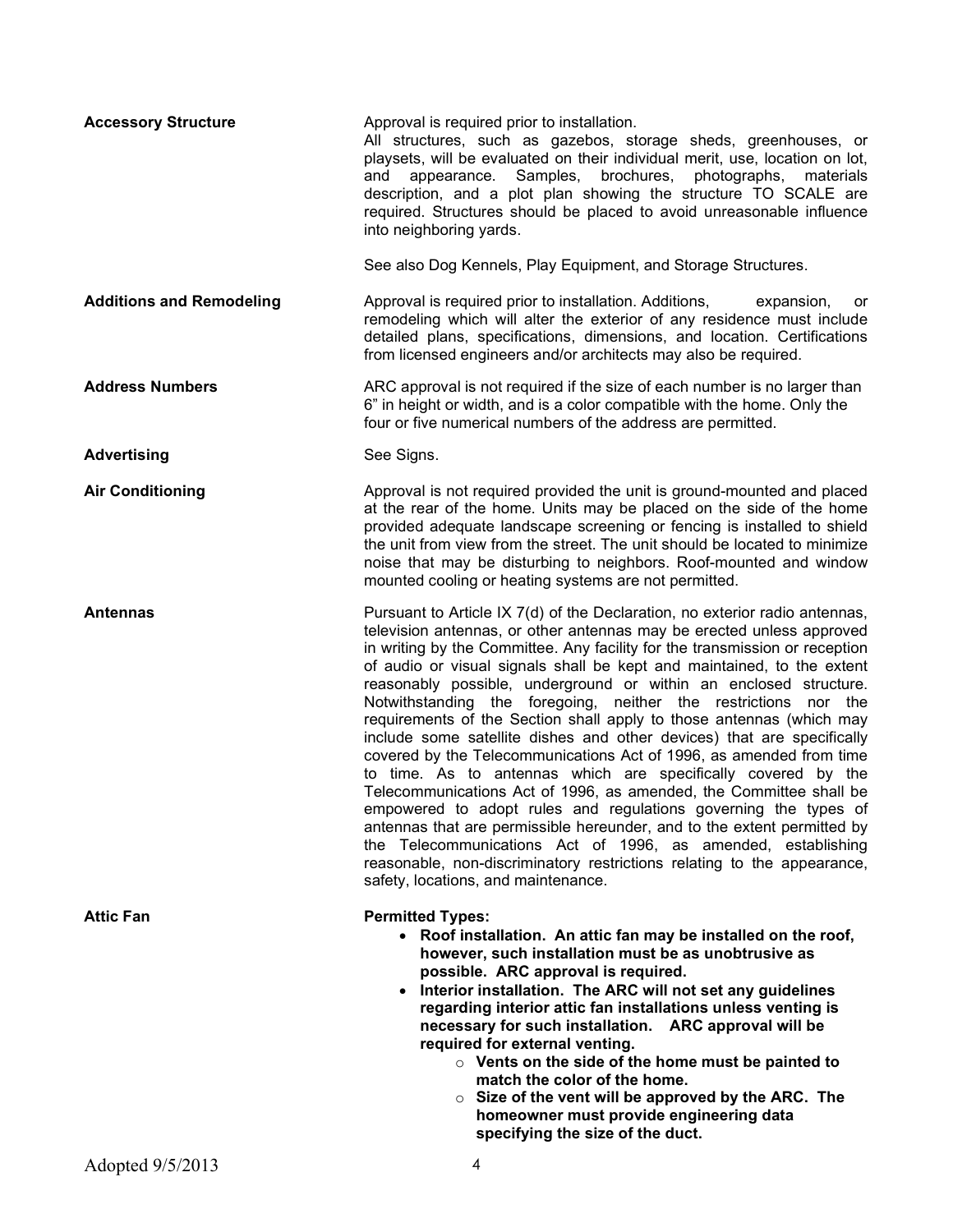Awnings **ARC** approval is required prior to installation. In general:

- Placement of attached awnings shall be subject to approval by the ARC. Awnings must compliment the architecture and paint colors of the Unit.
- Retractable awnings are permitted.
	- o Must be neutral in color.
	- o Preferred to be constructed of cloth (as apposed to metal or plastic).

**Basketball Hoops EXAGGE PORTABLE HOOPS:** Approval is not required provided the following guidelines are met

- For safety and access reasons, hoops must be kept BEHIND THE SIDEWALK at all times, and are not allowed to be placed in the street.
- Portable hoops are allowed in the driveways from April 1 through October 31. From November 1 through March 30, portable hoops must be stored away from view unless being used in actual play.

GARAGE MOUNTED HOOPS: Approval is not required if the following guidelines are met

- Backboard must be white, clear, or painted to match the home and kept in good repair.
- Net must be neutral in color and kept in good repair.

PERMANENT POLE MOUNTED HOOPS: Approval is not required if the pole and hoop conform to the following

- Pole must be placed within 2' of the side of the driveway, and minimum 8' behind sidewalk.
- Hoop shall be placed on a black pole or pole painted to match the home. Maximum height is 10 feet.
- Recommended installation is a removable pole with a ground sleeve no further than 4" above grade.
- Backboard must be white, clear, or painted to match the home, and kept in good repair. Net must be neutral in color and kept in good repair.

BACK-YARD INSTALLATION: Approval is required prior to installation. All requests will be evaluated on placement and circumstances of each backyard, as well as court area surface and proximity to neighbors.

Boats See Vehicles

Business Activities **Home businesses are permitted subject to the requirements of Section** 7.5 of the Declaration. In general, home businesses must not be apparent or detectable by sight, sound, or smell from the exterior of the Lot and must not increase traffic.

#### Campers See Vehicles

Clotheslines Drying racks and drying yards are not permitted. Retractable Clotheslines require ARC approval.

- Clotheslines must be no taller than 5 feet.
- Must be in the back yard of the unit.
- Must be screened from view with lattice work or fencing.

look material. Wood decks shall be left their natural color, stained with a

When not in use they must be fully retracted.

Decks **Approval is required prior to installation**. Decks must be wood or wood-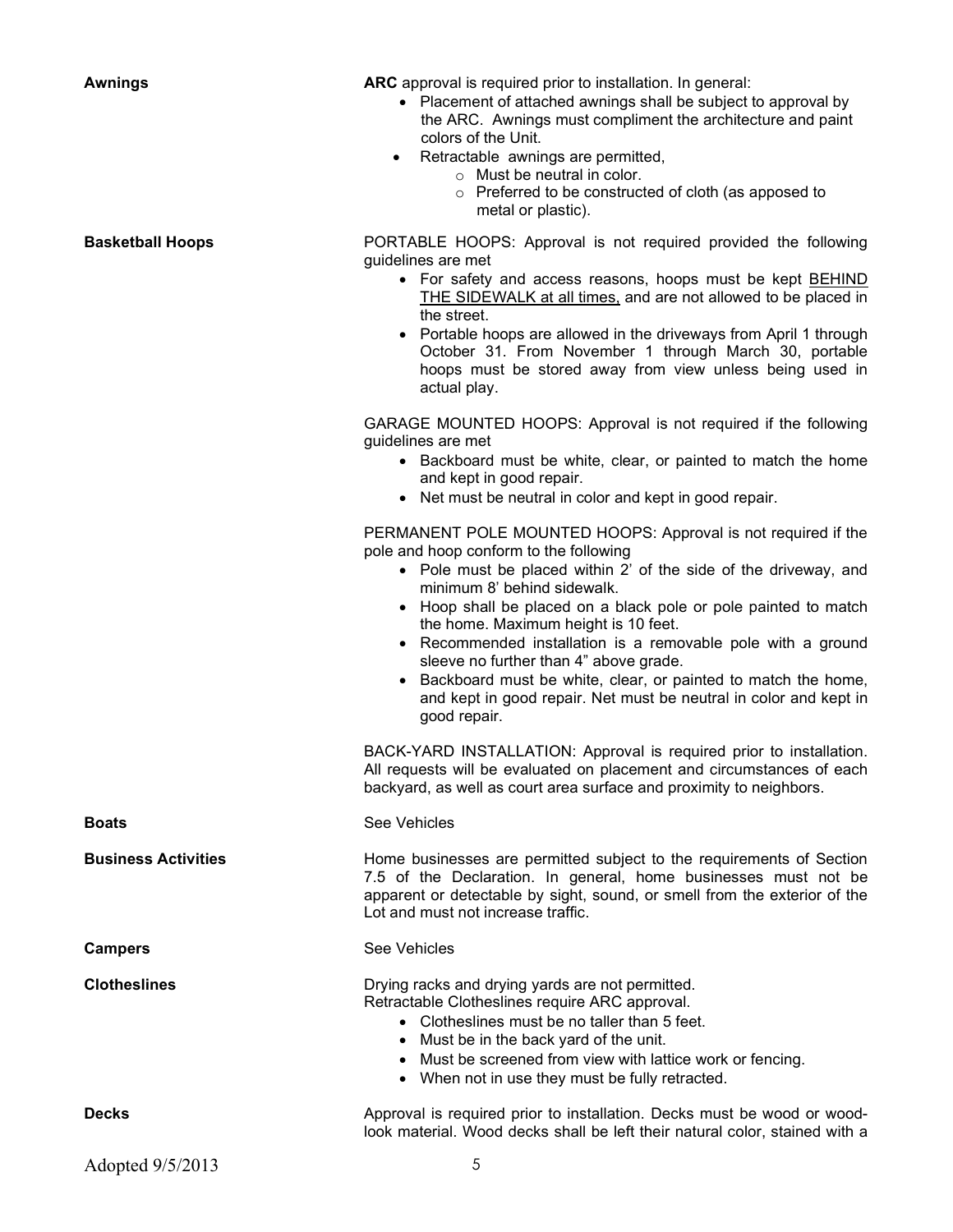|                               | clear sealer, or may be painted a color that is compatible with the color<br>scheme of the home. Decks must appear to be an integral part of the<br>residence, and, in general, no part of the stairs or landings will be<br>allowed to extend into the side property area beyond the back corners of<br>the home. No freestanding decks will be approved.                                                                                                                                                                                                                                                                                                                                                                                                                                                                                                                                                                                                                                                                                                                                                                                                                                                            |
|-------------------------------|-----------------------------------------------------------------------------------------------------------------------------------------------------------------------------------------------------------------------------------------------------------------------------------------------------------------------------------------------------------------------------------------------------------------------------------------------------------------------------------------------------------------------------------------------------------------------------------------------------------------------------------------------------------------------------------------------------------------------------------------------------------------------------------------------------------------------------------------------------------------------------------------------------------------------------------------------------------------------------------------------------------------------------------------------------------------------------------------------------------------------------------------------------------------------------------------------------------------------|
| <b>Deck Covers</b>            | Approval is required prior to installation. Must be of material to match<br>either the deck or the home in both material and color. Consideration<br>must be given regarding line-of-sight views from neighboring properties.                                                                                                                                                                                                                                                                                                                                                                                                                                                                                                                                                                                                                                                                                                                                                                                                                                                                                                                                                                                         |
| <b>Decorations, Seasonal</b>  | No approval is required provided materials are in good taste, installed no<br>earlier than 30 days prior to the holiday, and removed within 30 days<br>following the holiday. See also Flags.                                                                                                                                                                                                                                                                                                                                                                                                                                                                                                                                                                                                                                                                                                                                                                                                                                                                                                                                                                                                                         |
| <b>Decorations, Permanent</b> | Approval is required for any permanent items such as yard statuary,<br>benches, arbors, birdbaths, fountains, wall-mounted art, etc.                                                                                                                                                                                                                                                                                                                                                                                                                                                                                                                                                                                                                                                                                                                                                                                                                                                                                                                                                                                                                                                                                  |
| Dog Kennels and Dog Houses    | Approval is required for all pet enclosures.<br>Maximum size of pet<br>enclosure is 300 square feet and maximum height is 60". Suggested<br>methods of containment are<br>• Open rail fencing with a weld wire (heavy gauge wire with 2" x 4"<br>openings, also called "rabbit wire" or "grid wire", not chicken<br>wire), also PVC covered weld wire in white<br>• Picket fencing with spaced installation<br>• Picket fencing with "shadow-box" installation<br>• "Invisible" below-ground electronic containment systems.<br>Chain link materials will not be approved - wood, PVC, or recycled<br>wood-look materials are recommended. If a side property line fence is<br>intended to be used as one wall of the pet enclosure, and the fence is<br>jointly owned by adjoining neighbors, written approval must be obtained<br>from the adjoining neighbor and submitted with the request for the pet<br>enclosure.<br>The maximum size of doghouse that may be installed without prior<br>approval is 48" in height width, and length. All other doghouses require<br>approval prior to installation. Doghouses must be compatible with the<br>home in material and color, and installed in the back yard only. |
| <b>Doors</b>                  | ARC approval is not required if the following conditions are met<br>• Screen/Storm/Security doors: must be white, black, bronze, or<br>match existing color of home, scrollwork, and filigree is<br>discouraged.<br>• Entry doors: must be stained or painted a color that is compatible<br>with trim and siding color of home.<br>Any other door style or color must be submitted for approval. Unpainted<br>aluminum doors are not permitted. See also Painting.                                                                                                                                                                                                                                                                                                                                                                                                                                                                                                                                                                                                                                                                                                                                                    |
| <b>Drainage</b>               | Any interference with the established drainage pattern over any property<br>within the community is done at the property owner's risk. This includes<br>changes that occur due to the installation of any improvement, including<br>but not limited to french drains, channelization, piping, landscaping,<br>decks, patios, retaining walls, hot tubs, play equipment, and accessory<br>structures. The "established drainage pattern" is that which exists at the<br>time the final grading of any property is completed and the property<br>conveyed to the owner. Fencing should be installed with a 2-3" gap at<br>the bottom to allow for proper drainage into and through swales.                                                                                                                                                                                                                                                                                                                                                                                                                                                                                                                              |
| Adopted 9/5/2013              | Each property owner is required to contain<br>mud,<br>silt,<br>or<br>other debris on his/her own<br>property.<br><b>Owners</b><br>not<br>are<br>6                                                                                                                                                                                                                                                                                                                                                                                                                                                                                                                                                                                                                                                                                                                                                                                                                                                                                                                                                                                                                                                                     |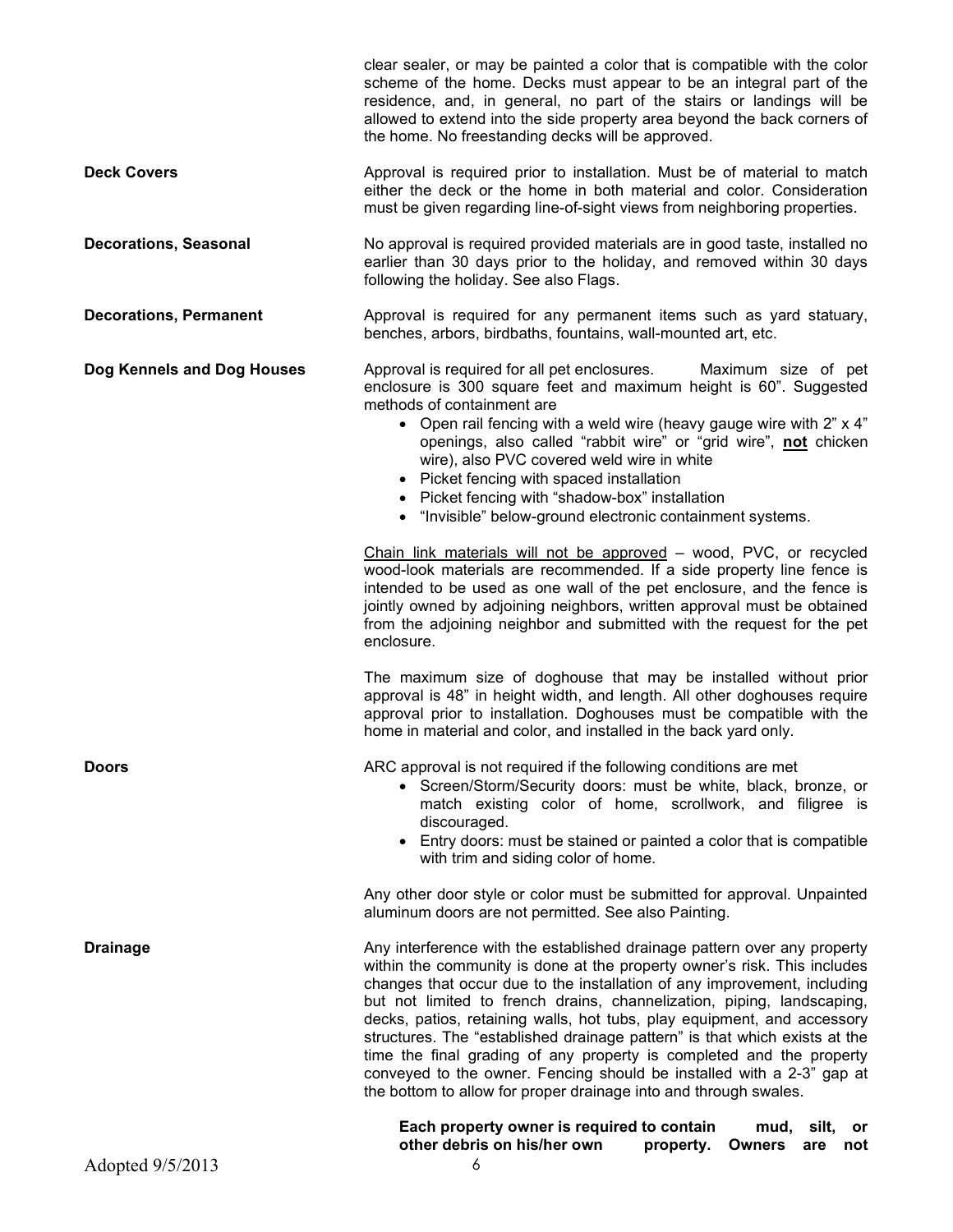|                            | allowed to increase or decrease historical flows of water onto<br>adjacent property.                                                                                                                                                                                                                                                                                                                                                                                                                                                                                                                                                                                                                                                                                                                                                                                                                                                                                                                                                                                                                                                                                                                                                                                                                                                                                                                                                                                                                                                                                                                                                                                                                       |
|----------------------------|------------------------------------------------------------------------------------------------------------------------------------------------------------------------------------------------------------------------------------------------------------------------------------------------------------------------------------------------------------------------------------------------------------------------------------------------------------------------------------------------------------------------------------------------------------------------------------------------------------------------------------------------------------------------------------------------------------------------------------------------------------------------------------------------------------------------------------------------------------------------------------------------------------------------------------------------------------------------------------------------------------------------------------------------------------------------------------------------------------------------------------------------------------------------------------------------------------------------------------------------------------------------------------------------------------------------------------------------------------------------------------------------------------------------------------------------------------------------------------------------------------------------------------------------------------------------------------------------------------------------------------------------------------------------------------------------------------|
|                            | The ARC makes no representation of approval for changes to<br>drainage and subsequent impact on adjacent properties.                                                                                                                                                                                                                                                                                                                                                                                                                                                                                                                                                                                                                                                                                                                                                                                                                                                                                                                                                                                                                                                                                                                                                                                                                                                                                                                                                                                                                                                                                                                                                                                       |
| <b>Driveways</b>           | Approval is required for expansion or widening of a driveway. Widening<br>for the purpose of extra parking will not be approved. Extensions to<br>driveways may not exceed 3 feet in width on either side. Parking in rear<br>or side yards is not permitted.                                                                                                                                                                                                                                                                                                                                                                                                                                                                                                                                                                                                                                                                                                                                                                                                                                                                                                                                                                                                                                                                                                                                                                                                                                                                                                                                                                                                                                              |
| <b>Evaporative Coolers</b> | Requirements for evaporative coolers:<br>• Equipment must receive ARC approval.<br>• Evaporative coolers may be installed in back windows. Such<br>installation must fully comply with the installation specification of<br>that device.<br>• Due to noise-generating quality of such devices, please consider<br>the impact to your neighbors.<br>Ground mounted evaporative coolers shall be permitted on a lot<br>when appropriately screened from view by landscaping, fencing,<br>or latticework so as not to be visible from any public street.<br>Roof-mounted evaporative coolers shall not be permitted<br>unless the Unit Owner can demonstrate to the ARC that such an<br>installation will either:<br>Improve the cooler's effectiveness or<br>$\circ$<br>Decrease it's operating and installation cost.<br>$\circ$                                                                                                                                                                                                                                                                                                                                                                                                                                                                                                                                                                                                                                                                                                                                                                                                                                                                            |
| <b>Fences</b>              | Prior approval is not required if the fence conforms to the following<br>• Maximum 72" high cedar picket fence, placed on (or less than 6"<br>inside) the side or rear property lines. Corner lots must meet<br>appropriate City setback requirements. Pickets shall be a<br>minimum of 4" wide with 3 supporting rails. The smooth side of<br>the fence shall be placed towards a street with the rail side of the<br>fence to the inside of the lot.<br>• If a taller fence is installed to intersect with any shorter fence, the<br>last section of fence must transition (taper) to meet the height of<br>the shorter fence.<br>Fencing may not be placed any further forward on the lot than<br>the front corners of the main living areas of the home, including<br>the garage, unless approved by the ARC.<br>Double fencing is not permitted (such as a privacy fence<br>immediately adjacent to an open rail fence). Perimeter fencing<br>installed by the developer may not be removed, changed, or<br>modified except for the installation of weld wire. No gates will be<br>allowed in the perimeter fencing to provide access from lots to<br>open space areas. Weld wire (heavy gauge wire with 2" x 4"<br>openings, also called "rabbit wire" or "grid wire" [not chicken<br>wire]) may be installed on open rail fence to contain pets and<br>children, or to prevent entry of same into the yard.<br>Approval is required prior to installation for any other type or<br>location of fencing. Limited use of additional fencing around hot<br>tubs, animal enclosures, or play areas will be considered on a case-<br>by-case basis. Each case will be considered on its individual merit |
|                            | and need.<br>Perimeter fencing adjacent to common areas is placed inside                                                                                                                                                                                                                                                                                                                                                                                                                                                                                                                                                                                                                                                                                                                                                                                                                                                                                                                                                                                                                                                                                                                                                                                                                                                                                                                                                                                                                                                                                                                                                                                                                                   |

property line. The Association reserves the right to make repairs to common area fencing, and if necessary, to assess an owner in the event that damage is the result of owner's actions or negligence.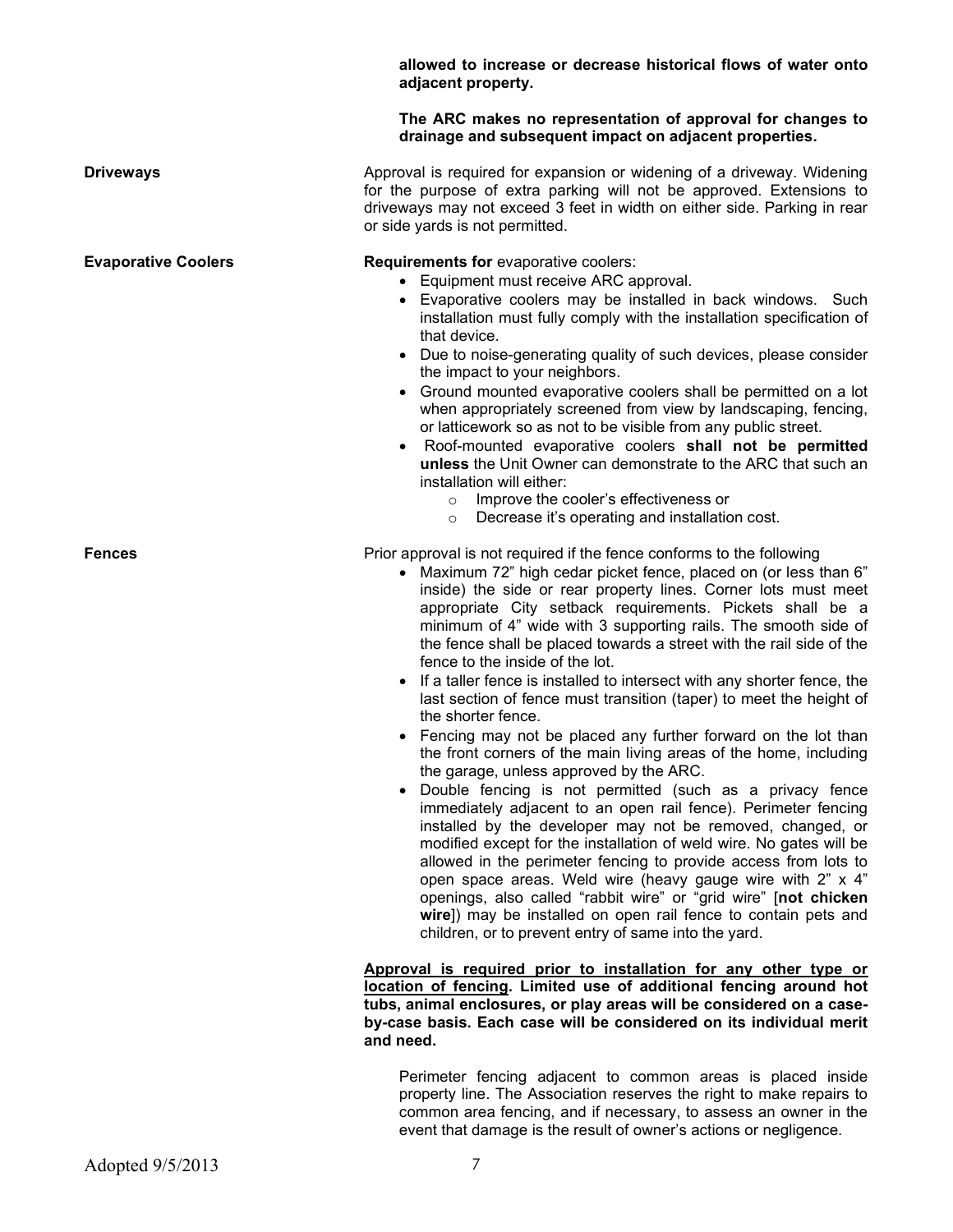Flags and Flagpoles **Bracket holders are permitted without prior** approval. One United States flag and/or one Colorado flag are permitted to be displayed provided the each flag does not exceed 12 square feet. Permanent free-standing flagpoles are not permitted. Approval is required for all other flags/banners.

> Owner Display of Flags. The Association shall not prohibit an Owner's request to display flags, so long as:

> Owner Display of Flags. The Association shall not prohibit an Owner's request to display flags, so long as:

- a. Such flag is located within the boundaries of an Owner's Lot or displayed in a window of the residence. (Owners shall not be allowed to display flags on any other common elements of the community without written approval.);
- b. Such flag, if displayed outside of the Owner's residence, is mounted on a wall bracket or on an approved flagpole (See Section 4);
- c. Such flag does not contain a commercial message;
- d. The Owner/occupant displays only one (1) flag per topic, political office, or ballot issue;
- e. The allowed maximum size of a flag displayed via wall bracket holder is twelve (12) square feet;
- f. The allowed maximum size of a flag displayed via flagpole is three (3) feet by five (5) feet, unless the Owner has two (2) flags on the flagpole, in which the allowed maximum size for each of the two (2) flags on the flagpole shall be no more than twelve (12) square feet.
- g. Such flags shall be taken down in windstorms and inclement weather, and unless the flag is lighted, such flag shall be taken down at night;
- h. Such flags are maintained in a clean, orderly, and sightly condition. Flags that have unravelling or torn edges must be replaced; and
- i. All displayed flags must adhere to the American Federal Regulations (U.S. Code, Title 4, Chapterl-TheFlag.)

#### Flagpoles **Installation of Wall Mount Kit or Flagpoles. Flags may be installed** using wall bracket holders or approved flagpoles.

- a. Wall Bracket Holders. Wall bracket holders are permitted without prior approval. The wall bracket must be located a minimum of six (6) feet, eight (8) inches above the adjacent walking surface and the pole made of a non-corrosive material. Up to two (2) flags may be installed via wall mount kits (only 2 wall mount kits may be installed).
- b. Flagpoles. Flagpoles require written approval prior to installation and only one (l) flagpole may be installed on any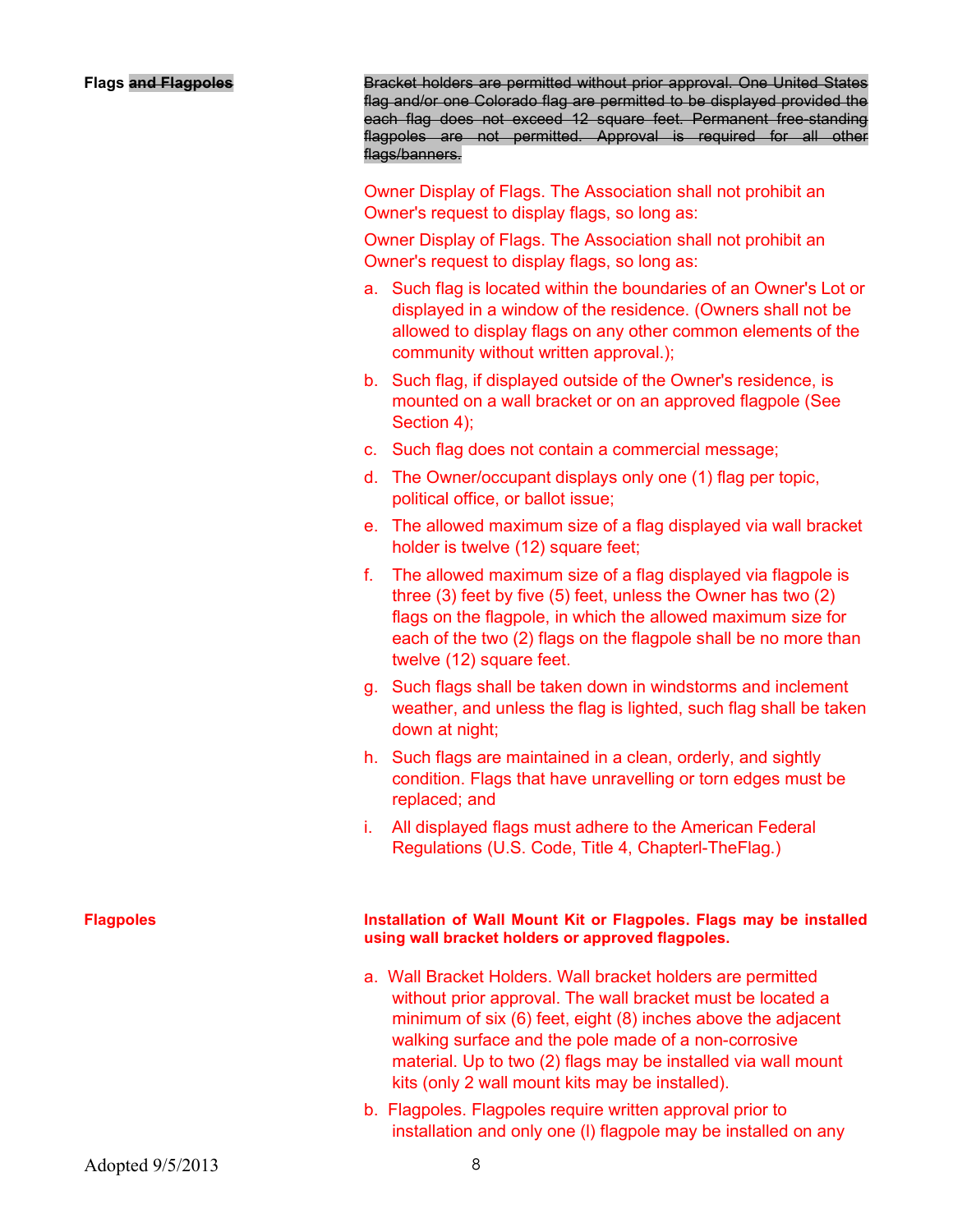|                     | given Lot. Up to two (2) flags may be installed on a single<br>flagpole.                                                                                                                                                                                                                                                                                                                                                                                                                                                    |
|---------------------|-----------------------------------------------------------------------------------------------------------------------------------------------------------------------------------------------------------------------------------------------------------------------------------------------------------------------------------------------------------------------------------------------------------------------------------------------------------------------------------------------------------------------------|
|                     | i.<br>Flagpoles shall be a minimum of three (3) inches at the<br>base and shall not exceed 16 feet in height.                                                                                                                                                                                                                                                                                                                                                                                                               |
|                     | ii. Flagpole bases shall be installed plumb and with a<br>minimum concrete base diameter equal to the pole<br>diameter plus twelve (12) inches q four (4) times the<br>diameter of the pole, whichever is greatest.                                                                                                                                                                                                                                                                                                         |
|                     | iii. The base of a flagpole must be set twenty-four (24)<br>inches deep into the ground.                                                                                                                                                                                                                                                                                                                                                                                                                                    |
|                     | iv. Flag poles shall have a minimum setback from the street<br>and property boundaries of sixteen (16) feet.                                                                                                                                                                                                                                                                                                                                                                                                                |
|                     | v. Flagpoles shall be made of a non-corrosive metal and if<br>painted, it shall be maintained in good condition at all<br>times.                                                                                                                                                                                                                                                                                                                                                                                            |
|                     | vi. All ropes and connections shall be installed in a manner<br>to prevent the rope and connections from creating noise<br>during windy conditions.                                                                                                                                                                                                                                                                                                                                                                         |
|                     | vii. The proposed installation of a flagpole on a common<br>element (not within the Owner's Lot boundaries) is<br>prohibited unless the Owner receives written approval for<br>such installation.                                                                                                                                                                                                                                                                                                                           |
| <b>Garage Sales</b> | No approval is required for garage sales provided the items for sale are<br>personal household goods, and have not been purchased for re-sale in<br>bulk, at auction or estate sale, and provided the sale is held in such a<br>manner so as to not disturb other residents of the area. All garage sales<br>must comply with applicable municipal requirements. The Association<br>reserves the right to place limitations on the number of times in one year<br>that an individual property can be used for garage sales. |
| <b>Garages</b>      | Each residence shall have a garage with the capacity for minimum two<br>cars. No garages shall exceed capacity for four cars. For safety<br>well as aesthetics, garage doors should be kept closed<br>reasons as<br>at all times except when entering or exiting.                                                                                                                                                                                                                                                           |
|                     | See also Vehicle Parking                                                                                                                                                                                                                                                                                                                                                                                                                                                                                                    |
| Gardens             | Approval is not required; however both flower and vegetable beds should<br>be shown on submittals of landscaping plan. Vegetable gardens are<br>limited to back yards and height of mature plants shall not exceed 8 feet.<br>All gardens shall be kept in a neat, weed-free condition.                                                                                                                                                                                                                                     |
| Gazebos             | Approval is required prior to installation for all freestanding structures.<br>Each submittal will be considered on its individual merit and intent.                                                                                                                                                                                                                                                                                                                                                                        |
|                     | See also Accessory Structures.                                                                                                                                                                                                                                                                                                                                                                                                                                                                                              |
| <b>Grade Change</b> | See Drainage.                                                                                                                                                                                                                                                                                                                                                                                                                                                                                                               |
| <b>Greenhouses</b>  | See Accessory Structures.                                                                                                                                                                                                                                                                                                                                                                                                                                                                                                   |

 $\mathbf{I}$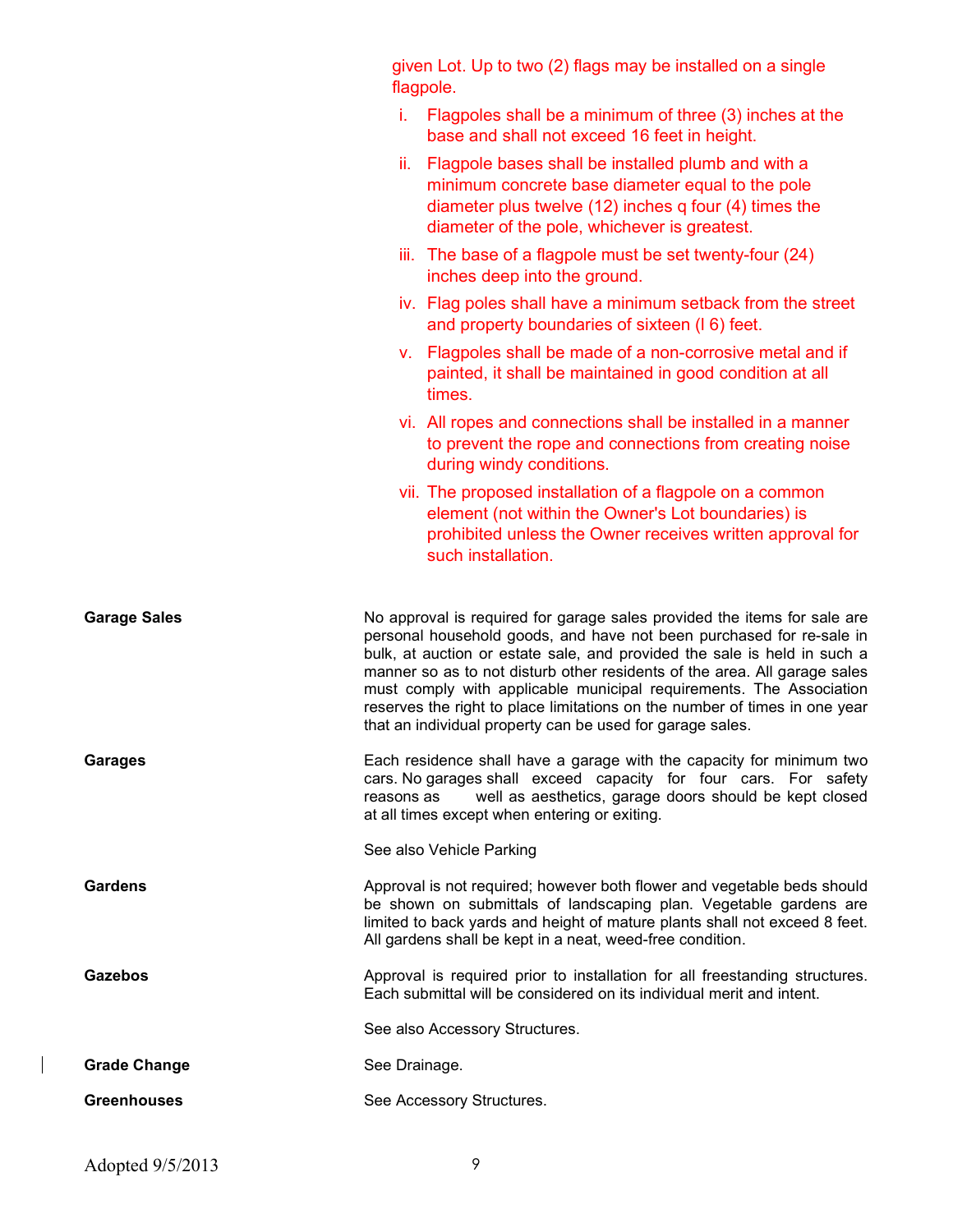Hot Tub/Spa/Sauna **Approval is required prior to installation** for any exterior hot tub, spa equipment, or sauna. The equipment must be designed as part of a deck or patio area, and installed in such a way that it is not immediately visible to or will adversely impact neighbors by noise, drainage, or other such problems. The equipment will only be permitted in back yards, and should be installed at ground level. **Irrigation Systems** Automatic irrigation systems do not require approval from ARC provided they are installed as part of an approved landscaping plan and do not encroach into common areas. Landscaping **Landscaping Approval is required prior to installation.** Front yards will be landscaped by the builder as soon as practical after completion of the home. The balance of the lot shall be complete within 12 months after conveyance of the property to the owner. A winter contingency shall be considered for the purposes of landscape installation. The landscape season shall be considered to begin on April 1<sup>st</sup> and continue until October 31<sup>st</sup>. 75% of the lot, excluding the home, garage, driveway, or patio (the "unimproved area") must utilize "long-lived" ground cover such as bluegrass, shrubs, trees, or other planted materials. A maximum of 25% of the unimproved area of the lot may be complete using nonliving durable material or short-lived plantings. All grassed areas must be installed with sod. Seeding will not be permitted. Xeriscape or drought-tolerant vegetative landscape may be substituted for "bluegrass or turf grass." ARC approval is required for the Xeriscape plan. An underground sprinkler system shall be installed at the time of initial landscaping. Landscaping shall be kept at all times in a neat, healthy, and attractive condition. See also Drainage. Latticework **Approval is required prior to installation for any latticework or other types** of exterior screening. Lattice shall be a minimum of  $\frac{1}{2}$ " thick, painted or stained to match the deck or the home, and shall be kept in good condition. Lights/Exterior Lights **ARC** approval is not required if lighting is in accordance with the following guidelines: All lighting, including any security type fixture, must be directed downwards and the light "cone" created must be contained within the property boundaries to avoid a glare source to neighboring properties. Walkway lighting must be directed to the ground and shall not exceed 24" in height. One post light is permitted with maximum lighting of 150 watts. All lighting fixtures should be dark colored to minimize appearance or be selected to blend with the surface on which they are installed.

All other lighting must be submitted for approval.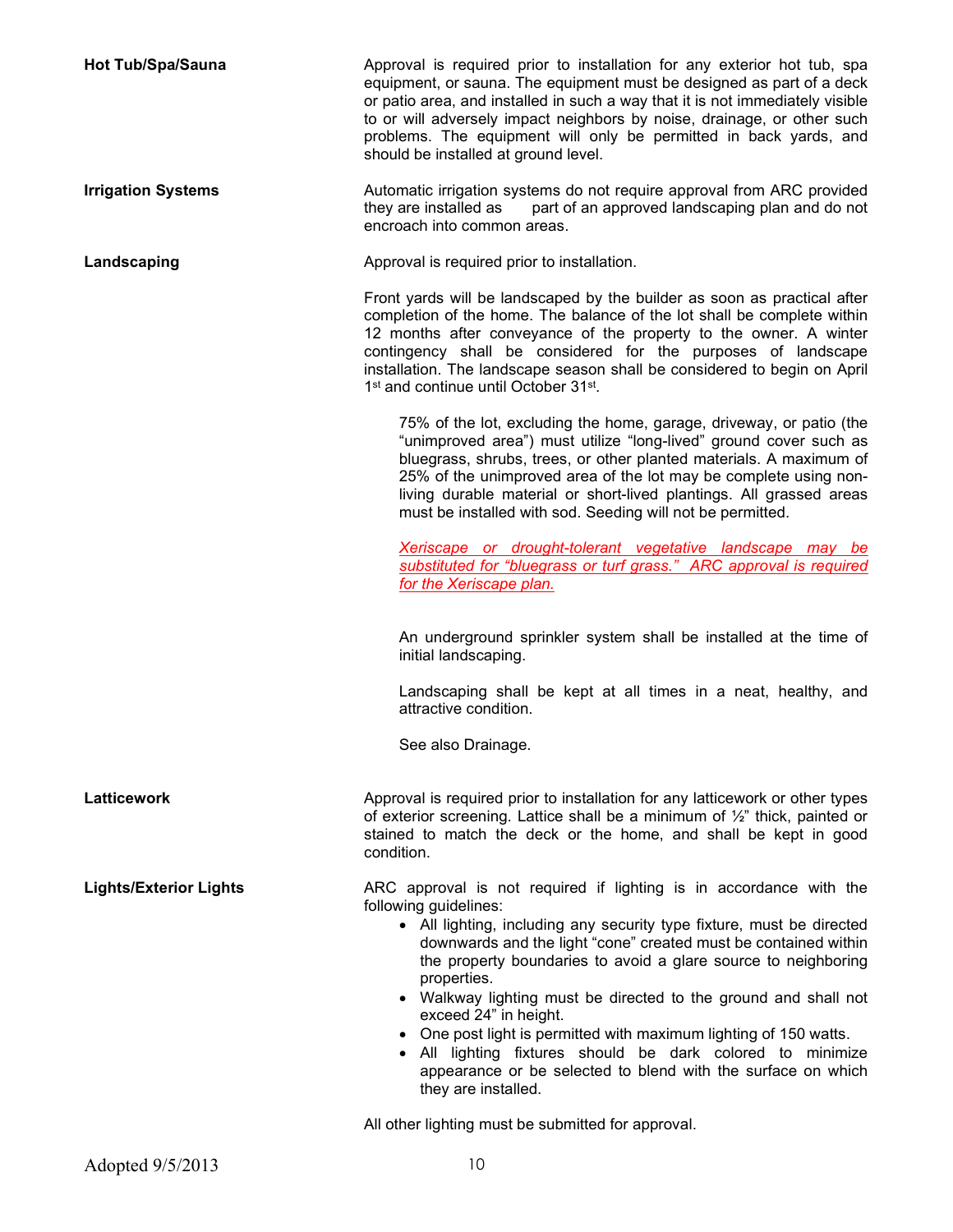Energy-Efficient Outdoor Lighting Devices

- ARC approval is required.
	- $\circ$  Post lights, spotlights, security flood lights, strobe lights, ground lighting, and accent lighting.
	- o Exterior walkway and security light must be directed to prevent light intrusion into adjacent property.
	- $\circ$  Light fixtures shall be compatible with the existing features in both scale and style. A sketch, picture, or cut sheet of the proposed fixture shall be included in the ARC request.

**Mailboxes** Mail delivery in this community is anticipated as curb-side delivery to paired mailboxes. Mailboxes shall meet the design as shown on Addendum 1.

Motor Homes See Recreational Vehicles

Painting (House) **Approval is required prior to installation of any exterior colors and** materials. Approval will take into consideration the color tone and brightness, architectural style, stone or brick accents, roofing colors, compatibility with other colors, and the color of neighboring properties. No adjacent properties shall be allowed to use the same color scheme. Repainting with the same colors as originally installed does not require ARC approval. Garage doors are to be painted the same as the body color of the home.

> Color samples must be at least 2" x 2" and must provide two paint samples per color with the submittal, and marked clearly as to the areas in which they will be used. Exterior finishes shall be subdued muted tones of gray, green, brown, beige, ivory, slate, etc. Accent and "punch" colors, such as front doors, shutters, etc. may be more pronounced, however in no case shall bright, neon, fluorescent, or primary tones be allowed.

> All homes are to be painted and/or maintained on the regular basis so as to prevent chipping, peeling, fading, or other general signs of disrepair and neglect.

> Homeowners may repaint their original colors or their existing approved colors without submitting an ARC request. To repaint a different color they must submit an ARC request and may only choose from the colors in the three approved paint books and the final paint must match the samples and may be checked by the association for color match. Failure to match will require repainting to match.

> Color schemes may only be selected from the designated color schemes approved for Cherrywood Park III. Approved color schemes consist of subdued, muted tones of gray, green, brown, beige, ivory, and slate appropriate to our community with complimentary trim and accent colors.

> Choice of color scheme should also consider stone and brick accents, roofing color and the colors of neighboring properties. No adjacent properties shall be allowed to use the same scheme.

> Cherrywood Park III paint color scheme sample books may be viewed at the Association's management office by appointment or checked out for 72 hours. The color scheme sample books are compiled from current and past paints used. Most brands of paint are able to duplicate the paints using the numbers provided in the sample books or by matching the colors samples in the books.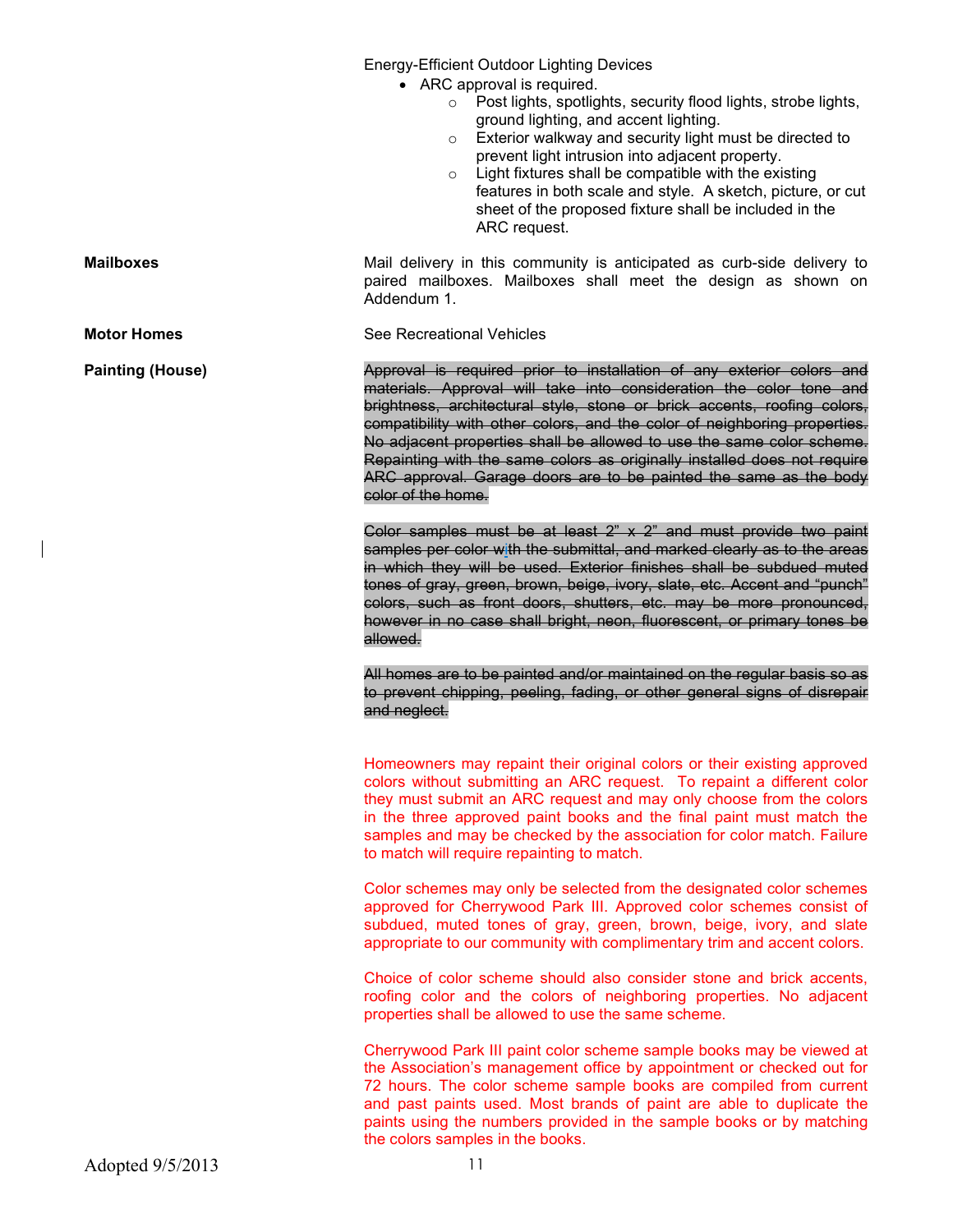|                              | Homes painted with an incorrect color formula, will not be waived or<br>receive an exemption, and must promptly be corrected.                                                                                                                                                                                                                                                                                                                                                                                                                                                                            |
|------------------------------|----------------------------------------------------------------------------------------------------------------------------------------------------------------------------------------------------------------------------------------------------------------------------------------------------------------------------------------------------------------------------------------------------------------------------------------------------------------------------------------------------------------------------------------------------------------------------------------------------------|
|                              | All requests for approval must be made on a Cherrywood Park III<br>Architectural Review Committee (ARC) form. Submit a completed ARC<br>form by U.S Mail, fax or email to the management office for processing<br>by the ARC.                                                                                                                                                                                                                                                                                                                                                                            |
|                              | Homeowner ARC forms must include the following information:                                                                                                                                                                                                                                                                                                                                                                                                                                                                                                                                              |
|                              | .Confirm that your color scheme is not the same as either home next<br>door, directly across the street or backing up to one another on a corner<br>lot.                                                                                                                                                                                                                                                                                                                                                                                                                                                 |
|                              | If homeowners have shutters and do not choose to use the designated<br>front entry door/shutter color in their selected paint scheme, the trim<br>color may instead be used within the approved scheme.                                                                                                                                                                                                                                                                                                                                                                                                  |
|                              | .All overhead garage doors must be painted to match a home's solid<br>body/base color.be current base/body and trim color                                                                                                                                                                                                                                                                                                                                                                                                                                                                                |
| <b>Patios</b>                | Approval is required prior to installation. Materials compatible with the<br>home in color and size such a pavers, flagstone, or concrete should be<br>utilized.                                                                                                                                                                                                                                                                                                                                                                                                                                         |
|                              | See also Additions/Expansions and Decks.                                                                                                                                                                                                                                                                                                                                                                                                                                                                                                                                                                 |
| <b>Patio Covers</b>          | Approval is required prior to installation.                                                                                                                                                                                                                                                                                                                                                                                                                                                                                                                                                              |
|                              | See Deck Covers.                                                                                                                                                                                                                                                                                                                                                                                                                                                                                                                                                                                         |
| <b>Pets</b>                  | Common household pets may be kept; however, they may not be bred or<br>maintained for commercial purposes. Livestock, such as horses, poultry,<br>swine, goats, etc. are not permitted. Their owners shall control all pets at<br>all times and each owner is responsible for any damage caused by their<br>pet.                                                                                                                                                                                                                                                                                         |
| <b>Play Equipment</b>        | Approval is required prior to installation. This includes fort-style play<br>structures, swing sets, climbing equipment, sport courts, putting greens,<br>etc. Equipment shall be in the back yard and must be a minimum of 6'<br>from any property line (except sport courts, see below). Maximum<br>allowable height is 10 feet from ground with natural wood and/or earth-<br>tone finishes preferred. Additional landscape screening or setbacks may<br>be required depending on location of play area and proximity to adjacent<br>properties.                                                      |
|                              | See also Basketball Hoops and Trampolines.                                                                                                                                                                                                                                                                                                                                                                                                                                                                                                                                                               |
|                              | Sport courts will be evaluated on an individual basis. In general,<br>sport courts may not exceed 625 feet, must be at least 15' from any<br>property line, placed in back yards only, and finish materials shall be of a<br>neutral color such<br>as green or gray.<br>addition,<br>written<br>In.<br>acknowledgement from all immediately adjacent neighbors will be<br>required indicating their approval or disapproval of proposed plans. The<br>Association reserves the right to deny any court for any reason, and may<br>require vertical landscaping improvements or other screening material. |
| <b>Recreational Vehicles</b> | No recreational vehicles ("RV", camper, trailer, motor home) may be<br>parked or stored in view at any time except during transport to or from<br>the lot, or for purposes of loading or unloading, for a period not to exceed                                                                                                                                                                                                                                                                                                                                                                           |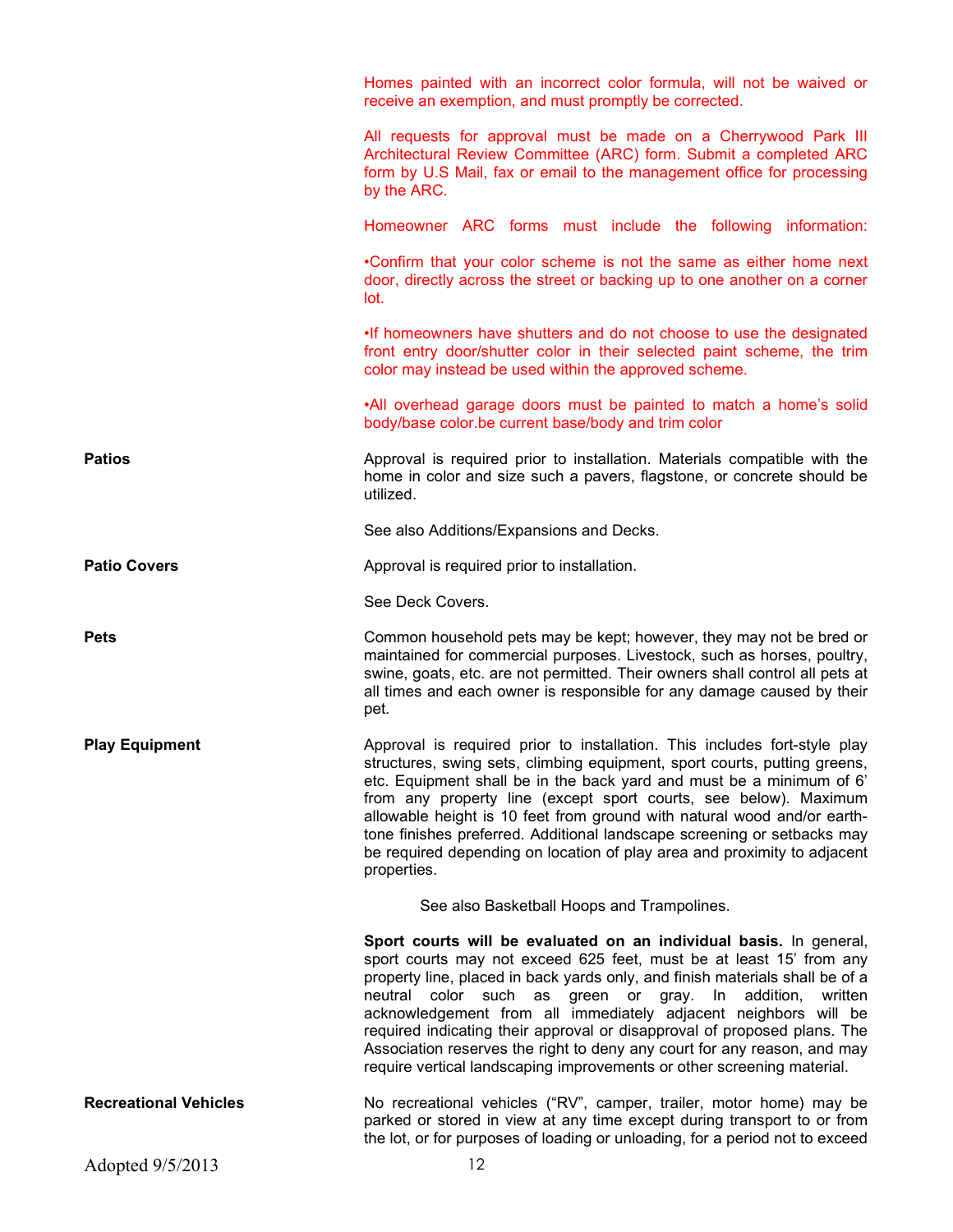|                                             | 24 hours. Only upon prior written waiver from ARC, a recreational<br>vehicle belonging to an owner's visitor may be parked on the owner's lot<br>or adjacent street for period not to exceed 72 hours. The ARC<br>specifically reserved the right to limit the number of time sin any one<br>season in which a waiver is granted.                                                                                                                                                                                                             |
|---------------------------------------------|-----------------------------------------------------------------------------------------------------------------------------------------------------------------------------------------------------------------------------------------------------------------------------------------------------------------------------------------------------------------------------------------------------------------------------------------------------------------------------------------------------------------------------------------------|
|                                             | Other types of "recreational" vehicles or "recreational" equipment such as<br>boats, jet skis, off-road motorcycles, snowmobiles, etc. are addressed<br>under Vehicles.                                                                                                                                                                                                                                                                                                                                                                       |
| <b>Retaining Walls</b>                      | Approval is required prior to installation. Any retaining wall in excess of<br>36" must be accompanied by a professional engineer's certificate of<br>structural design.                                                                                                                                                                                                                                                                                                                                                                      |
|                                             | See also Drainage.                                                                                                                                                                                                                                                                                                                                                                                                                                                                                                                            |
| Roofing                                     | Approval is required prior to installation. Roofing material shall be, at the<br>minimum, current manufacturers industry standard warranty for<br>composition shingles. Recognizing that future technology may render<br>other materials more compatible, replacement roofing products will be<br>considered on a case-by-case basis.                                                                                                                                                                                                         |
|                                             | It is recognized that roofing material of some manufactures on the<br>Richmond homes is no longer available and replacement of damaged<br>shingles with non compatible units will void any existing warranty and<br>may require replacement of the entire roof. Replacement of roofs will be<br>considered on a case by case basis and will require roofing materials<br>that have acceptable profiles and color. The roofing material shall have<br>a minimum current manufacturers industry standard warranty. ARC<br>approval is required. |
| <b>Sheds</b>                                | See Storage Structures.                                                                                                                                                                                                                                                                                                                                                                                                                                                                                                                       |
| <b>Siding, Exterior</b><br><b>Materials</b> | Approval is required prior to installation for any change to any exterior<br>materials on the home. In general, those areas that were painted must<br>remain painted, and those areas with stone or brick must be left as stone<br>or brick in their original colors and texture.                                                                                                                                                                                                                                                             |
| <b>Shutters</b>                             | ARC approval is required. Shutters must match the color of the trim of<br>the trim or the existing shutters. Shutters may be made of wood, vinyl, or<br>fiberglass. Retractable shutters are approved if the foregoing conditions<br>are met.                                                                                                                                                                                                                                                                                                 |
| <b>Signs</b>                                | Approval is required for all signs with the following exception: one sign<br>advertising the home for sale or for lease, not to exceed 5 square feet.<br>Signs shall be removed within 2 weeks after closing/transfer of property.                                                                                                                                                                                                                                                                                                            |
|                                             | Owner Display of Signs. The Association shall not prohibit an<br>Owner's request to display signs, so long as:                                                                                                                                                                                                                                                                                                                                                                                                                                |
|                                             | a. Such sign is located within the boundaries of the Owner's Lot or<br>in a window of the residence (Owners shall not be allowed to<br>display signs on any common elements of the community<br>without written approval.);                                                                                                                                                                                                                                                                                                                   |
|                                             | b. Such sign does not contain a commercial message, other than<br>signs indicating that such Lot is for sale or rent (See Subsection<br>$2(c)$ ;                                                                                                                                                                                                                                                                                                                                                                                              |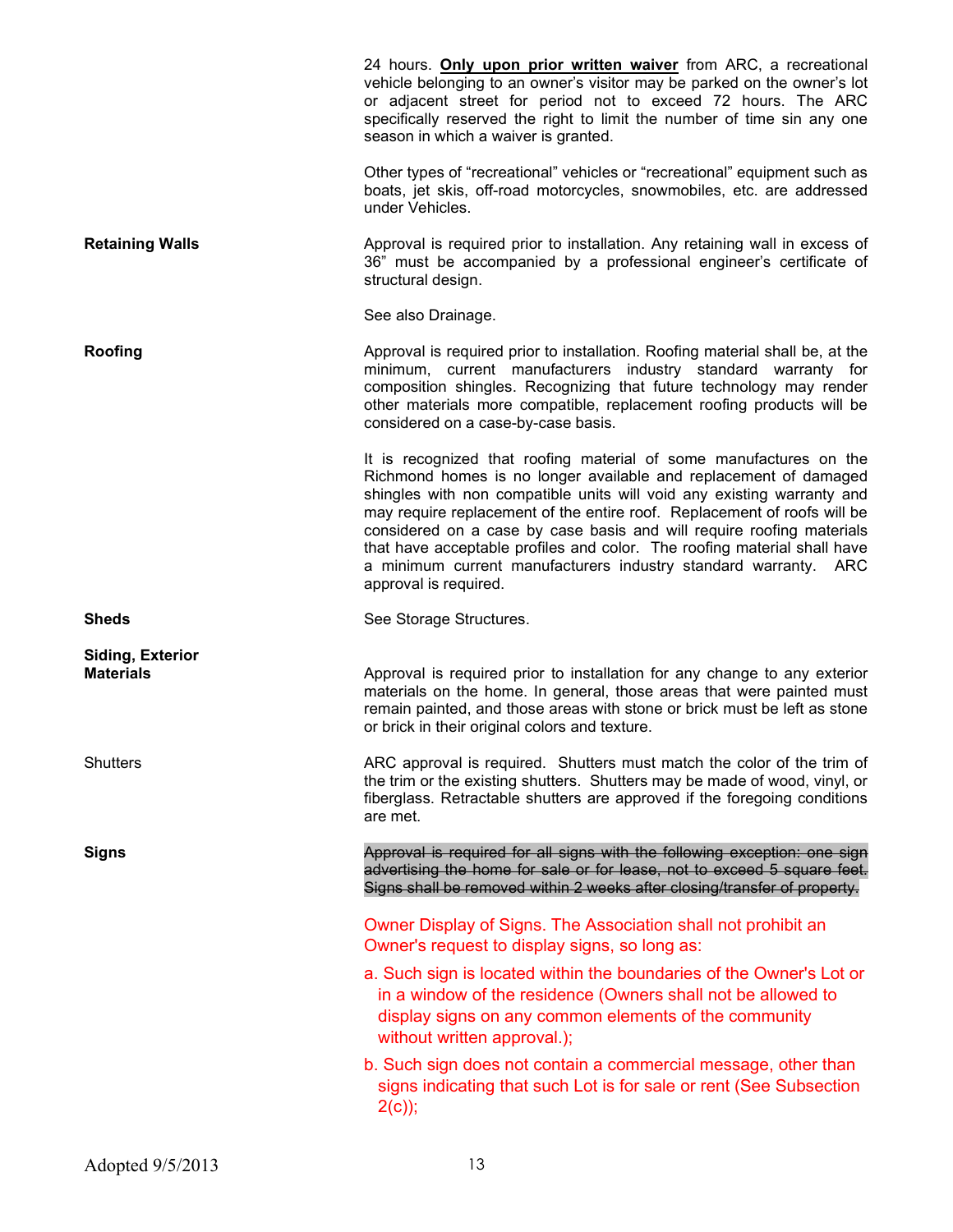|                             | c. The Owner/occupant displays no more than one (1) sign to<br>advertise the sale or lease of the residence and such sign shall<br>be removed within two (2) weeks after the property has sold or<br>has been leased;                                                                                                                                                                                                                                                                                                                                                                                                                                      |
|-----------------------------|------------------------------------------------------------------------------------------------------------------------------------------------------------------------------------------------------------------------------------------------------------------------------------------------------------------------------------------------------------------------------------------------------------------------------------------------------------------------------------------------------------------------------------------------------------------------------------------------------------------------------------------------------------|
|                             | d. The Owner/occupant displays only one (I) sign per topic,<br>political office, or ballot issue;                                                                                                                                                                                                                                                                                                                                                                                                                                                                                                                                                          |
|                             | e. Such signs are maintained in a clean, orderly, and sightly<br>condition;                                                                                                                                                                                                                                                                                                                                                                                                                                                                                                                                                                                |
|                             | f. Such signs are setback from the street and property lines by a<br>minimum of six (6) feet; and                                                                                                                                                                                                                                                                                                                                                                                                                                                                                                                                                          |
|                             | g. The allowed maximum size of a displayed sign is no more than<br>five (5) square feet                                                                                                                                                                                                                                                                                                                                                                                                                                                                                                                                                                    |
| <b>Skylights</b>            | Approval is required prior to installation. Skylights must be installed as an<br>integral design component of the roof, at the same pitch and angle of the<br>existing roof.                                                                                                                                                                                                                                                                                                                                                                                                                                                                               |
| <b>Solar Energy Devices</b> | Approval is required prior to installation. All such devices must be<br>integrated into the existing design of the home, and if roof mounted, shall<br>be at the same pitch and angle of the existing roof. No exterior plumbing<br>may be visible from the street or adjoining properties.<br>Two types of installation are permitted:                                                                                                                                                                                                                                                                                                                    |
|                             | Backyard installation. The panels must be installed in the<br>rear yard with no portion of the unit exceeding six feet in<br>height from the ground. If the panels are visible from the<br>street, then they must be painted to match the surrounding<br>landscape.<br>Roof installation guidelines. Owners must mount their solar<br>٠<br>panels directly on the roof. Solar panels must be of a color,<br>size, and shape so as to be as unobtrusive and consistent<br>as possible with the roofline. Solar panels shall not cover<br>more than 25% of the roof. Panels must face towards the<br>rear of the house unless otherwise approved by the ARC. |
| <b>Storage Structures</b>   | Approval is required prior to installation. Storage Structures are only<br>permitted in rear yards, or in side yards behind a privacy fence.<br>Additional restrictions, including, but not limited to visual screening or<br>landscaping, may be imposed by the Committee based on the<br>Committee's evaluation of the lot, grade, and visibility of the storage<br>structure from the street or adjoining property.                                                                                                                                                                                                                                     |
|                             | "Low Profile" Sheds:<br>• A Low Profile shed is defined as a storage structure, which does<br>not exceed 6 feet in height at any point as measured from<br>ground level, and further, which does not exceed a total of 48<br>square feet.<br>• A minimum set back of 6 feet from all property lines will be<br>required of a Low Profile Shed. Sheds of any size should not be<br>installed within the boundaries of a utility easement.<br>• A Low Profile Shed shall match the colors and materials of the<br>home, and shall be maintained in clean, neat, and attractive<br>condition at all times.                                                    |

"High Profile" Sheds: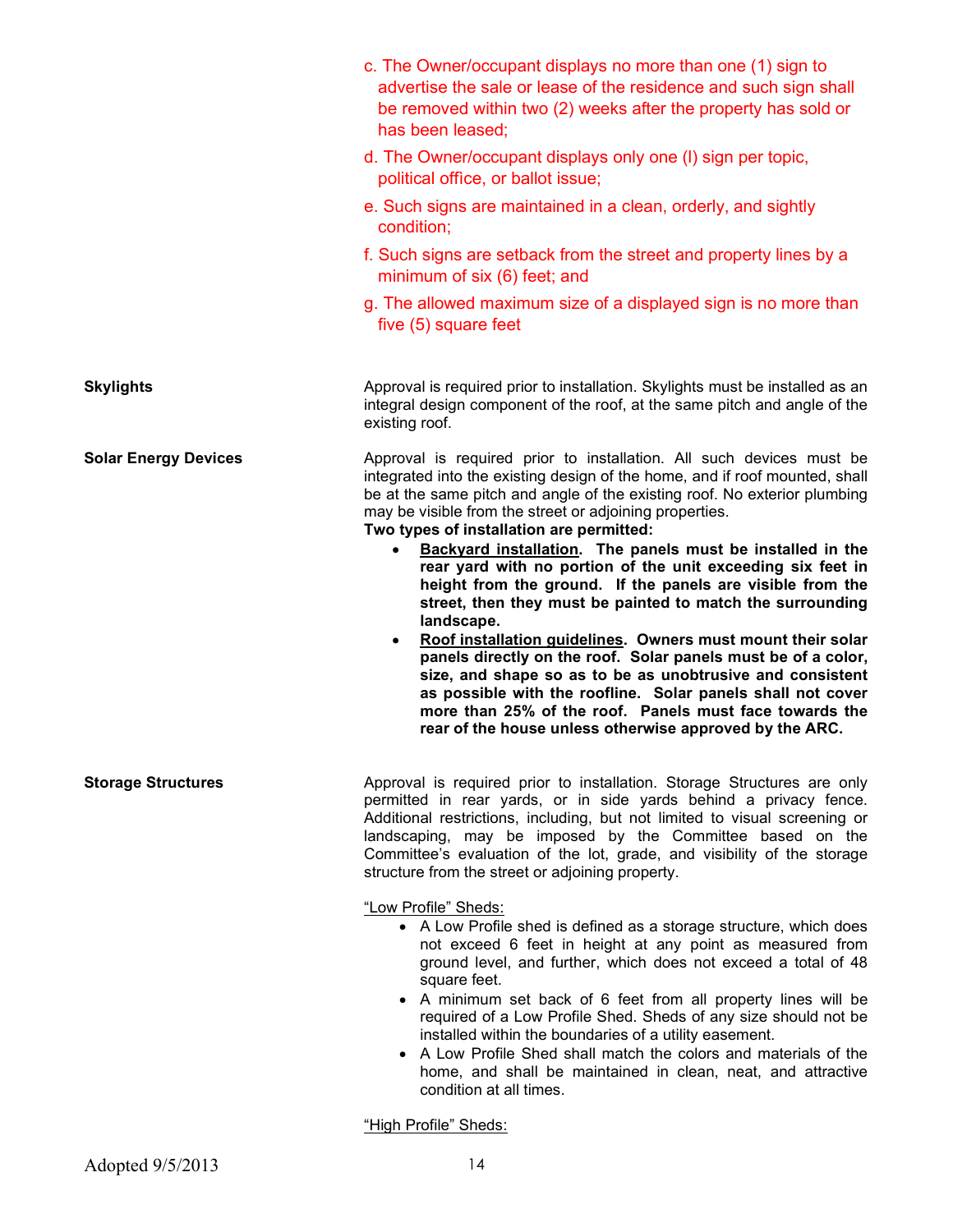|                                               | A High Profile Shed is defined as a storage structure, which<br>may exceed 6 feet in height but does not exceed 8 feet in<br>height at any point measured from ground level and further,<br>which does not exceed a total of 80 square feet.<br>• A minimum setback of 10 feet from all property lines will be<br>required for a High Profile Shed. Sheds of any size should not<br>be installed within the boundaries of a utility easement.<br>A High Profile Shed shall match the colors and materials of the<br>home, and shall be maintained in a clean, neat, and attractive<br>condition at all times. |
|-----------------------------------------------|---------------------------------------------------------------------------------------------------------------------------------------------------------------------------------------------------------------------------------------------------------------------------------------------------------------------------------------------------------------------------------------------------------------------------------------------------------------------------------------------------------------------------------------------------------------------------------------------------------------|
|                                               | No sheds in excess of 8 feet in height at any point, or in excess of 80<br>square feet will be permitted. "Storage Units" (for example, a vinyl or<br>rubber product manufactured by Rubbermaid or similar company) which<br>are smaller than a Low Profile Shed may be given variances with respect<br>to location, color, and/or material.                                                                                                                                                                                                                                                                  |
| <b>Swamp Coolers</b><br><b>Swimming Pools</b> | See also Additions and Remodeling.<br>See Evaporative Coolers.<br>Approval is required for all types of swimming pools except at noted<br>below, whether in-ground or above-ground. Appropriate permits must be<br>obtained from the governing municipality and all safety requirements<br>met.                                                                                                                                                                                                                                                                                                               |
|                                               | Inflatable or lightweight wading pools and splash pools not exceeding 6<br>feet in diameter, placed in the back yard, may be used without prior<br>approval.                                                                                                                                                                                                                                                                                                                                                                                                                                                  |
| <b>Swing sets</b>                             | See Play Equipment.                                                                                                                                                                                                                                                                                                                                                                                                                                                                                                                                                                                           |
| <b>Trampoline</b>                             | Approval is required prior to installation. The top surface of the<br>trampoline shall not exceed 6 feet from any property line. Safety netting<br>or other containment materials may only be used if the trampoline and<br>netting combined does not exceed 10 feet in height from ground level.                                                                                                                                                                                                                                                                                                             |
| <b>Trellis</b>                                | Any structure may not exceed ten (10) feet in height. Freestanding<br>trellises may not exceed nine (9) feet in total height and shall be placed<br>so as not to be visible from the street. Placement of such structures<br>shall be subject to the setback requirements of the City of Thornton and<br>the approval of the Arc                                                                                                                                                                                                                                                                              |
| <b>Trailers</b>                               | See Vehicles and Vehicles, Parking.                                                                                                                                                                                                                                                                                                                                                                                                                                                                                                                                                                           |
| <b>Trash Containers</b>                       | Trash containers shall only be placed at curbside for pick-up after 6:00<br>a.m. on the day of pick-up and shall be returned to a proper storage<br>location by 9:00 p.m. the day of pick-up. Trash containers shall be stored<br>out of sight at all times except on the day of pick-up, and shall be kept in<br>a clean and sanitary condition.                                                                                                                                                                                                                                                             |
| <b>Tree Houses</b>                            | Tree houses are not permitted.                                                                                                                                                                                                                                                                                                                                                                                                                                                                                                                                                                                |
| <b>Unsightly Conditions</b>                   | No unsightly article or conditions shall be permitted to remain or<br>accumulate on any lot. By way of example, but not limitation, such items<br>could include rock or mulch piles, construction materials, abandoned<br>toys, inoperable vehicles, dead, or dying landscaping, peeling, or faded<br>paint, gardening equipment not in actual use, fencing in disrepair, etc.                                                                                                                                                                                                                                |
|                                               | Gravel, rock mulch, bark mulch, timbers, block, or other types of bulk<br>landscaping material or construction material must be installed on the lot<br>or moved to a location not visible from the street within 14 days of<br>delivery.                                                                                                                                                                                                                                                                                                                                                                     |
| Adopted 9/5/2013                              | 15                                                                                                                                                                                                                                                                                                                                                                                                                                                                                                                                                                                                            |